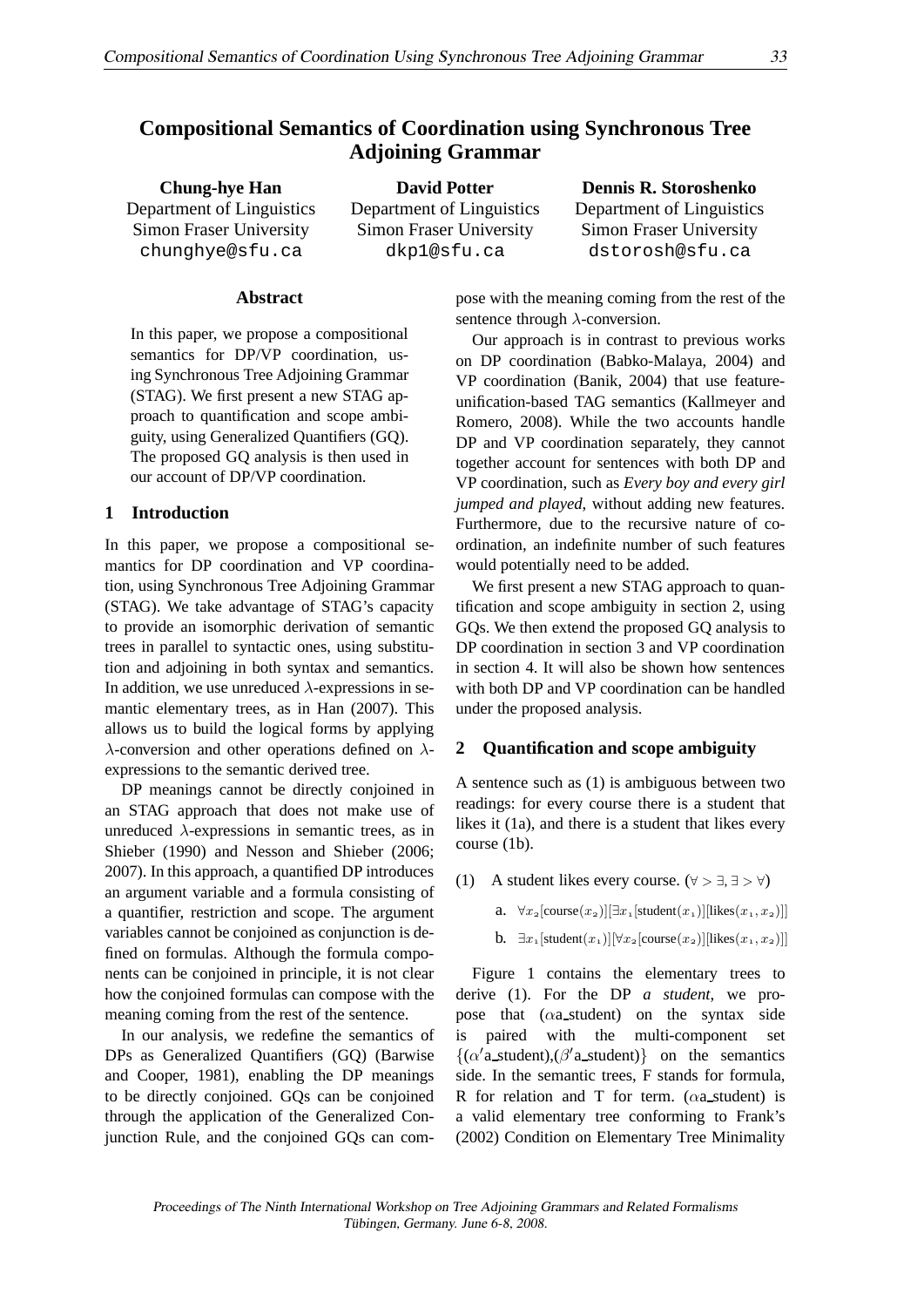(CETM), as a noun can form an extended projection with a DP, in line with the DP Hypothesis.  $(\alpha'$ a\_student) provides an argument variable, and  $(\beta'$ a\_student) provides the existential quantifier with the restriction and scope in the form of a GQ. We define the syntax and semantics of the DP *every course* in a similar way. In the  $\langle$  ( $\alpha$ likes),  $(\alpha'$ likes) > pair, the boxed numerals indicate links between the syntactic and semantic tree pairs and ensure synchronous derivation between the syntax and semantics: an operation carried out at one such node in the syntax side must be matched with a corresponding operation on the linked node(s) in the semantics side. The symbols  $\boxed{1}$  and  $\boxed{2}$  at the F node in  $(\alpha'$ likes) indicate that two elementary trees will adjoin at this node using Multiple Adjunction, as defined in Schabes and Shieber (1994). In the derivation of (1),  $(\beta'$ a\_student) and (β ′ every course) will multiply-adjoin to it. Figure 2 depicts the isomorphic syntactic and semantic derivation structures for (1).



Figure 1: Elementary trees for *A student likes every course*



Figure 2: Derivation structures for *A student likes every course*

Note that while the derivation in the syntax produces a single derived tree ( $\gamma$ 1) in Figure 3, the derivation in semantics produces two semantic derived trees in Figure 3:  $(\gamma'1a)$  for the  $\forall$  >  $\exists$ reading, and  $(\gamma'1b)$  for the  $\exists > \forall$  reading. This is because the semantic derivation structure provides an underspecified representation for scope ambiguity, as the order in which  $(\beta'$ a\_student) and ( $\beta$ 'every\_course) adjoin to the F node in ( $\alpha$ 'likes) is unspecified. The application of  $\lambda$ -conversion to the semantic derived trees yields the formulas in (1a) and (1b).

# **3 DP coordination**

We now extend our GO analysis to DP coordination. Our analysis captures two generalizations of scope in DP coordination, as discussed in Babko-Malaya (2004). First, coordinated quantified DPs must scope under the coordinator (2). Second, scope interaction is possible between a coordinated DP and other quantifiers in a sentence (3).

(2) Every boy and every girl jumped.  $(\wedge > \forall)$ 

a. ∀ $x_2$ [boy( $x_2$ )][jumped( $x_2$ )]∧  $\forall x_2$ [girl( $x_2$ )][jumped( $x_2$ )]

- (3) Every boy and every girl solved a puzzle. (∧ > ∀ > ∃, ∃ > ∧ > ∀)
	- a.  $\forall x_2[boy(x_2)][\exists x_1[puzzle(x_1)][solve(x_2, x_1)]\wedge$  $\forall x_2$ [girl(x<sub>2</sub>)][ $\exists x_1$ [puzzle(x<sub>1</sub>)][solved(x<sub>2</sub>, x<sub>1</sub>)]]
	- b.  $\exists x_1[puzzle(x_1)][\forall x_2[boy(x_2)][solved(x_2, x_1)]\wedge$  $\forall x_2$ [girl( $x_2$ )][solved( $x_2, x_1$ )]]

Figure 4 includes the elementary trees necessary to derive (2). We adopt a DP coordination elementary tree ( $\beta$ and every girl) where the lexical anchor projects to a DP that contains a determiner and a coordinator. This is in accordance with CETM as both the determiner and the coordinator are functional heads. We propose that  $(\beta$ and every girl) is paired with  $(\beta'$  and every girl). In  $(\beta'$  and every girl), two GQ nodes are coordinated where one of the conjuncts contributes the meaning of *every girl*.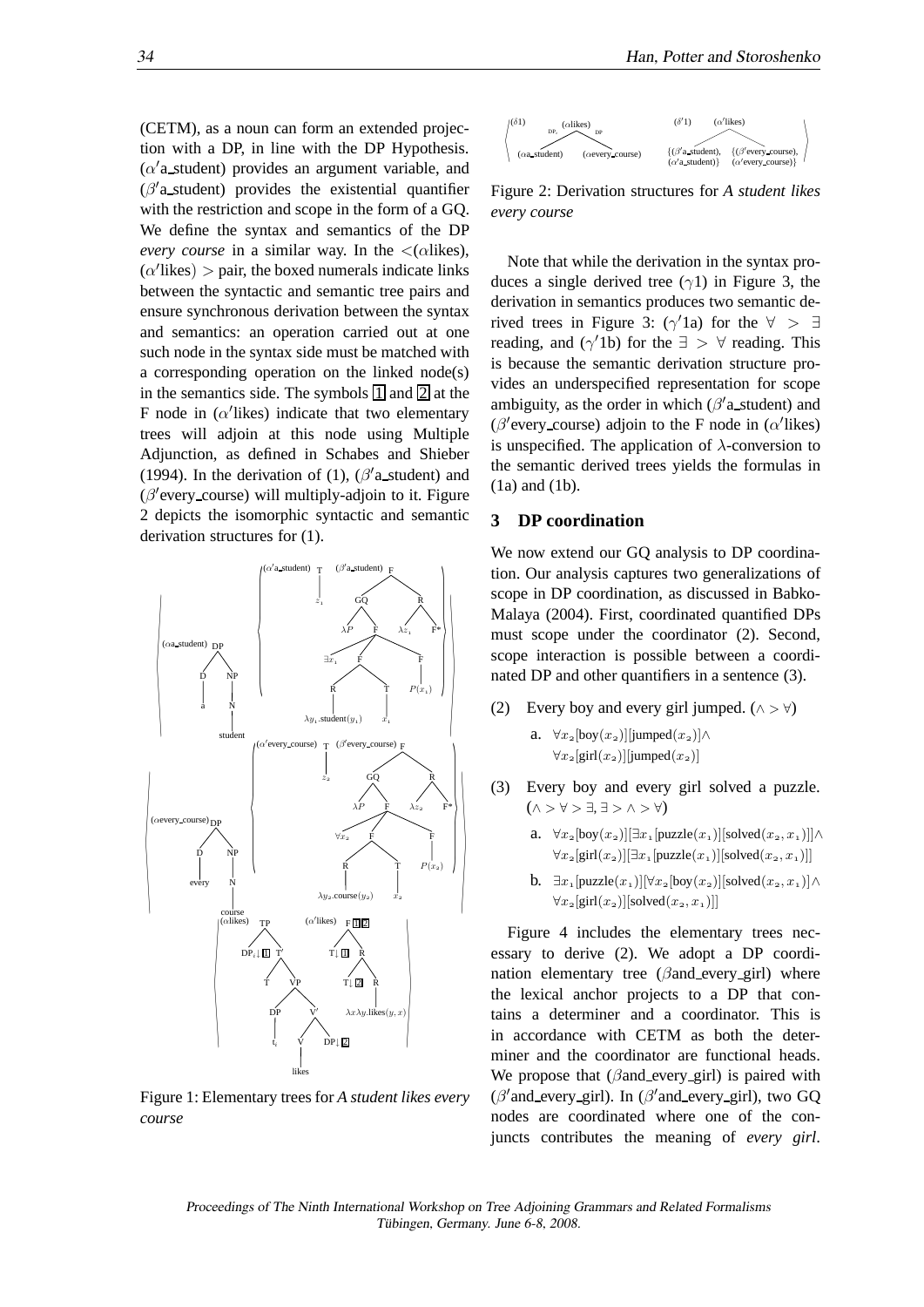

Figure 3: Derived trees for *A student likes every course*

This specification ensures that the coordinator scopes over the conjoined quantified DPs. Further, (β ′ and every girl) does not include an argument component for *every girl*. Instead, the argument variable will be provided when (β'and\_every\_girl) adjoins to  $(\beta'$  every\_boy).



Figure 4: Elementary trees for *Every boy and every girl jumped*

The isomorphic syntactic and semantic derivation structures of (2) are in Figure 5, and the syntactic and semantic derived trees are in Figure 6.

As we are coordinating GQs, we can use the Generalized Conjunction (GC) rule of Barwise and Cooper (1981) to compose them. The GC rule takes two coordinated GQs and  $\lambda$ -abstracts over them, as in (4). Application of the GC rule and  $\lambda$ conversion to  $(\gamma'2)$  yields the formula in (2a).

(4) Generalized Conjunction (GC) Rule:  $[GQ1 \wedge GQ2] = \lambda Z[GQ1(Z) \wedge GQ2(Z)]$ 



Figure 5: Derivation structures for *Every boy and every girl jumped*



Figure 6: Derived trees for *Every boy and every girl jumped*

The new elementary trees needed for (3) are given in Figure 7. In ( $\alpha$ 'solved), the F node is specified with two links,  $\boxed{1}$  and  $\boxed{2}$ . This means that scope components of two GQs will multiply adjoin to it, providing underspecified derivation structure

Proceedings of The Ninth International Workshop on Tree Adjoining Grammars and Related Formalisms Tübingen, Germany. June 6-8, 2008.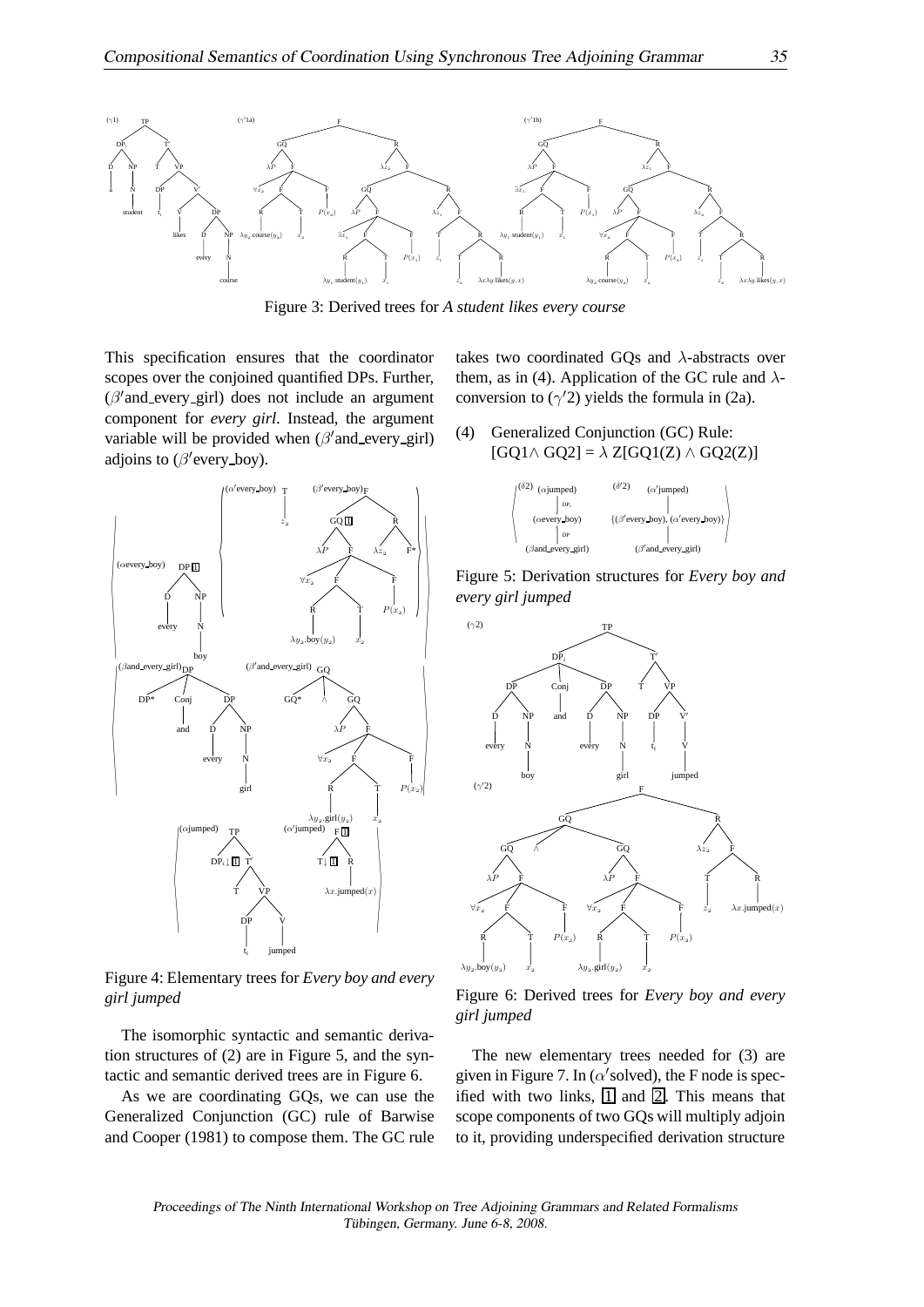

Figure 7: Elementary trees for *Every boy and every girl solved a puzzle*

The derivation structures and semantic derived trees for (3) are in Figures 8 and 9. To save space, we have reduced all the GQ nodes in the semantic derived trees and omitted the syntactic derived tree. The semantic derivation is accomplished with no additional assumptions and proceeds in the same manner as the derivation for (2) with the exception that the scope components,  $(\beta'$ every\_boy) and ( $\beta'$ a\_puzzle), may adjoin to ( $\alpha'$ solved) in two orders in the derived tree: the reading in (3a) is derived if  $(\beta'$ every\_boy) is adjoined higher than ( $\beta'$ a\_puzzle), as in ( $\gamma'$ 3a). The opposite ordering as in  $(\gamma'3b)$  derives the reading in (3b).

Our analysis also handles coordination of proper names as in (5a), if they are treated as GQs.

- (5) a. John and Mary jumped.
	- b. jumped(john) ∧ jumped(mary)

The new elementary trees needed for (5a) are given in Figure 10. In syntax,  $(\alpha$ John) substitutes into



Figure 8: Derivation structures for *Every boy and every girl solved a puzzle*



Figure 9: Semantic derived trees for *Every boy and every girl solved a puzzle*

 $DP_i$  in ( $\alpha$ jumped) in Figure 4, and ( $\beta$ and Mary) adjoins to DP in ( $\alpha$ John). In semantics, ( $\beta'$ John) adjoins to F in ( $\alpha'$ jumped), ( $\alpha'$ John) substitutes into T in ( $\alpha'$ jumped), and ( $\beta'$ and\_Mary) adjoins to GQ in ( $\beta'$ John). The application of  $\lambda$ -conversion and GC rule to the resulting semantic derived tree yields the formula in (5b).



Figure 10: Elementary trees for *John and Mary jumped*

# **4 VP coordination**

In VP coordination, one or more arguments are shared by verbal predicates. In general, shared arguments scope over the coordinator, and nonshared arguments scope under the coordinator (6)-(7). Moreover, VP coordination with multiple shared arguments displays scope ambiguity (8).

Proceedings of The Ninth International Workshop on Tree Adjoining Grammars and Related Formalisms Tübingen, Germany. June 6-8, 2008.

and thus two separate semantic derived trees, predicting scope ambiguity.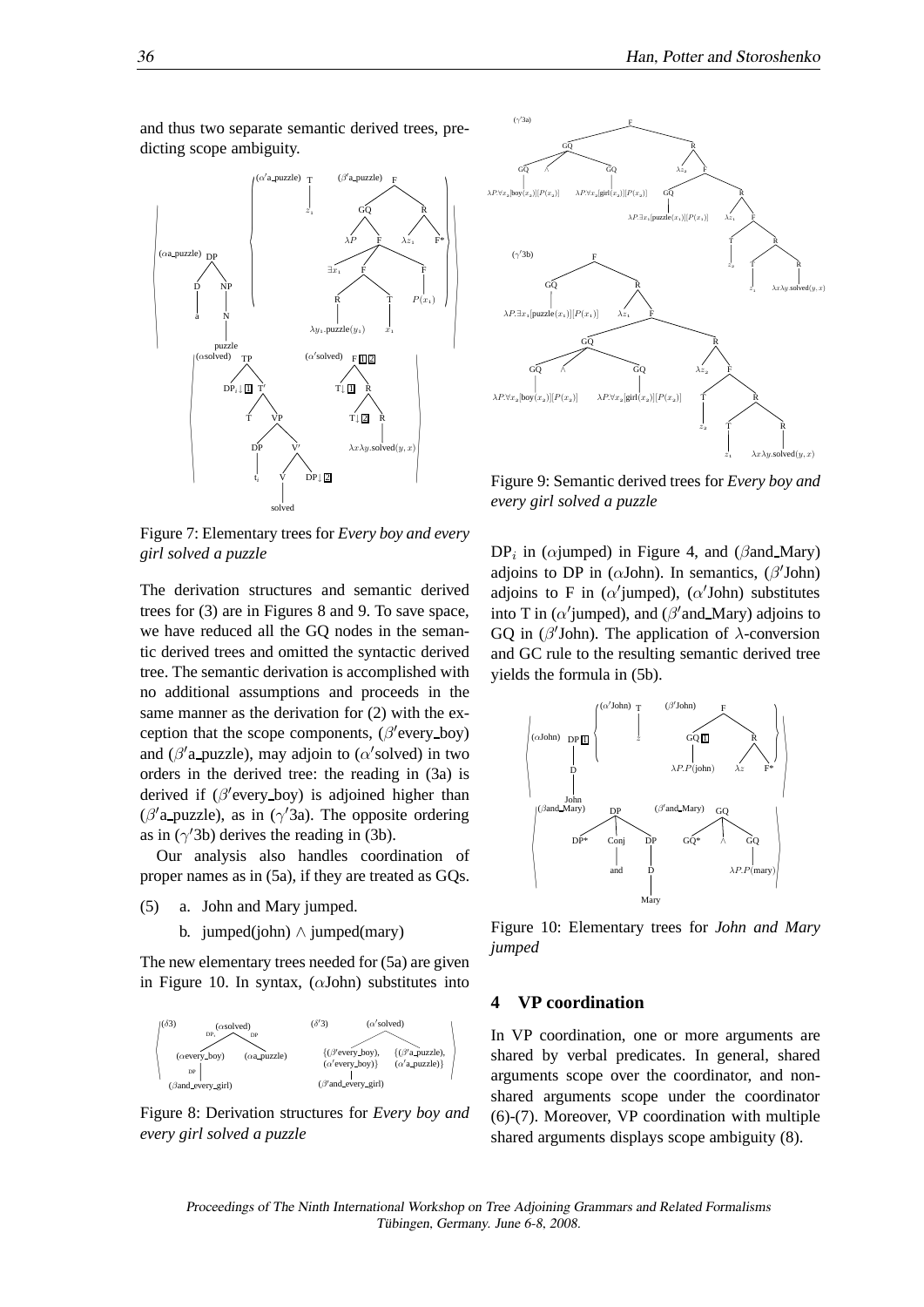- (6) A student read every paper and summarized every book. ( $\exists$  >  $\land$  >  $\forall$ )
	- a.  $\exists x_1$ [student $(x_1)$ ][ $\forall x_2$ [paper $(x_2)$ ][read $(x_1, x_2)$ ]∧  $\forall x_2$ [book $(x_2)$ ][summarized $(x_1, x_2)$ ]]
- (7) A student takes and a professor teaches every course. ( $\forall$  >  $\land$  >  $\exists$ )
	- a.  $\forall x_2$ [course(x<sub>2</sub>)][∃x<sub>1</sub>[student(x<sub>1</sub>)][takes(x<sub>1</sub>, x<sub>2</sub>)]∧  $\exists x_1$ [professor( $x_1$ )][teaches( $x_1, x_2$ )]]
- (8) A student likes and takes every course.  $(\exists > \forall > \wedge, \forall > \exists > \wedge)$ 
	- a.  $\exists x_1$ [student $(x_1)[\forall x_2$ [course $(x_2)]$ [likes $(x_1, x_2)\wedge$ takes $(x_1, x_2)$ ]
	- b.  $\forall x_2$ [course(x<sub>2</sub>)][∃x<sub>1</sub>[student(x<sub>1</sub>)][likes(x<sub>1</sub>, x<sub>2</sub>)∧ takes $(x_1, x_2)$ ]

Figure 11 illustrates the elementary trees necessary to derive (6). We follow Sarkar and Joshi (1996) for the syntax of VP coordination: we utilize elementary trees with contraction sets and assume that their Conjoin Operation creates coordinating auxiliary trees such as ( $\beta$ summarized $_{\{DP_i\}}$ ). In ( $\alpha$ read $_{\{DP_i\}}$ ), the subject  $DP<sub>i</sub>$  node is in the contraction set, marked in the tree with a circle, and represents a shared argument. ( $\beta$ summarized $_{\{DP_i\}}$ ), also with the subject  $DP<sub>i</sub>$  node in the contraction set, contains the coordinator. Elementary trees such as  $(\beta$ summarized $_{\{DP_i\}})$  are in accordance with CETM, as coordinators are functional heads. When ( $\beta$ summarized $_{\{DP_i\}}$ ) adjoins to ( $\alpha$ read $_{\{DP_i\}}$ ), the two trees will share the node in the contraction set. As for the semantics, we propose that  $(\alpha \text{read}_{\{DP_i\}})$  is paired with  $(\alpha' \text{read}_{\{DP_i\}})$ , and  $(\beta \text{summarized}_{\{DP_i\}})$  is paired with ( $\beta$ 'summarized $_{\{DP_i\}}$ ). In ( $\alpha$ 'read $_{\{DP_i\}}$ ), the T node linked to the contracted  $DP<sub>i</sub>$  node is marked as contracted with a circle. Crucially, the link for the scope component of the  $DP_i$  is absent on F. Instead, the scope information will be provided by the shared argument coming from the coordinating auxiliary tree. This specification will prove to be crucial for deriving proper scope relations. As usual, the non-contracted node, the object DP, has a link for the argument component on T and a link for the scope component on F. In the coordinating auxiliary tree ( $\beta'$ summarized $_{\{DP_i\}}$ ), the contracted node  $DP<sub>i</sub>$  has a link for the argument component on T, which is marked as a contracted node, and a link for the scope component

on the highest F. This ensures that the shared argument scopes over the coordinator. Moreover, the link for the scope component of the non-contracted object DP node is placed on the lower F, ensuring that it scopes below the coordinator.



Figure 11: Elementary trees for *A student read every paper and summarized every book*

Figure 12 depicts the derivation structures for (6). These are directed graphs, as a single node is dominated by multiple nodes. In  $(\delta 6)$ , ( $\alpha$ a\_student) substitutes into ( $\alpha$ read $_{\{DP_i\}}$ ) and ( $\beta$ summarized $_{\{DP_i\}}$ ) simultaneously at the DP<sub>i</sub> node. This produces the syntactic derived tree in ( $\gamma$ 6) in Figure 13. In ( $\delta$ '6) in Figure 12, guided by the links in syntactic and semantic elementary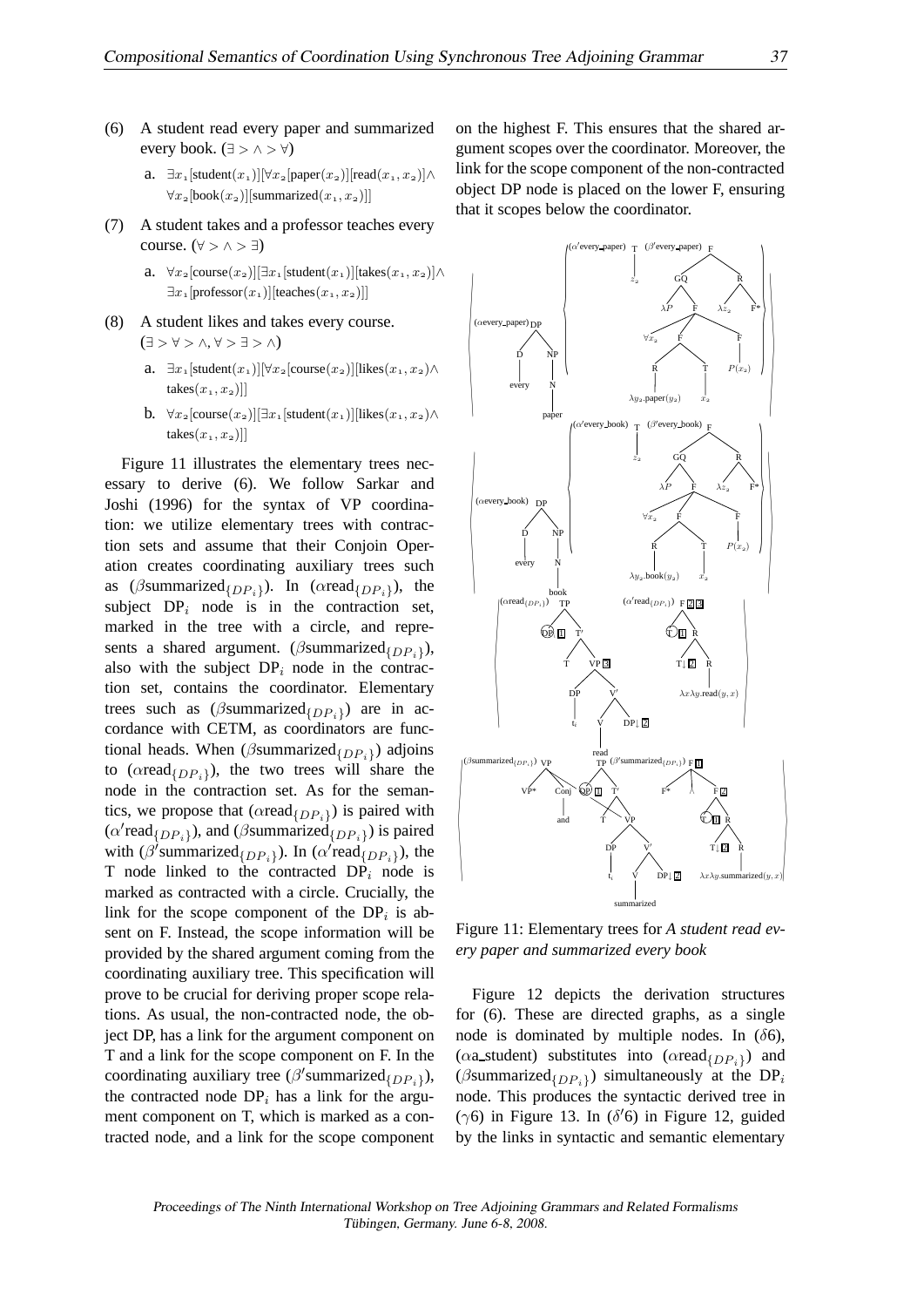tree pairs,  $(\alpha'$ a\_student) substitutes into a T node in ( $\alpha'$ read $_{\{DP_i\}}$ ) and ( $\beta'$ summarized $_{\{DP_i\}}$ ) simultaneously, and  $(\beta'$ a\_student) adjoins to the root F node in  $(\beta'$ summarized $_{\{DP_i\}})$ . This produces the semantic derived tree in  $(\gamma'6)$  in Figure 13. We define functional application for shared arguments as in (9). Application of  $\lambda$ -conversion to ( $\gamma'$ 6) thus yields the formula in  $(6a)$ .<sup>1</sup>



Figure 12: Derivation structures for *A student read every paper and summarized every book*

(9) Functional application for shared arguments: If  $\alpha$  and  $\beta$  are branching nodes sharing one daughter  $\gamma$ , and  $\alpha$  dominates  $\delta$  and  $\beta$  dominates  $\chi$ , and  $\gamma$  is in the domain of both  $\delta$  and  $\chi$ ,  $\alpha = \delta(\gamma)$  and  $\beta = \chi(\gamma)$ .

> β χ

α γ δ

(7) is derived similarly, with the exception that the elementary trees for (7) has the object DP node in the contraction sets. These elementary trees are in Figure 14: in ( $\alpha$ takes $_{\{DP\}}$ ), the object DP node is contracted, and thus in  $(\alpha'$  takes  $_{\{DP\}}$ ), the link for the scope component of the DP is absent on F; in ( $\beta'$ teaches<sub>{DP}</sub>), the scope component of the DP is placed on the root F node. In addition to these trees, a pair of elementary trees for the DP *a professor* is required, which is exactly the same as the elementary trees for *a student* in Figure 1. The derivation structures for (7) are in Figure 15.

- (i)  $\exists x_1$ [student $(x_1)$ ][ $\forall x_2$ [paper $(x_2)$ ]  $[read(x_1, x_2) \wedge \forall x_2 [book(x_2)][summarized(x_1, x_2)]]]$
- (ii)  $\forall x_2$ [course $(x_2)$ ][ $\exists x_1$ [student $(x_1)$ ] [takes $(x_1, x_2) \wedge \exists x_1$ [professor $(x_1)$ ][teaches $(x_1, x_2)$ ]]]

The application of  $\lambda$ -conversion to ( $\gamma'$ 7) yields the formula in (7a).



Figure 14: Elementary trees for *A student takes and a professor teaches every course*



Figure 15: Derivation structures for *A student takes and a professor teaches every course*

The derivation of (8) requires elementary trees with two contracted nodes, as both subject and object are shared. These elementary trees are in Figure 16. Since both the subject  $DP_i$  and the object DP are contracted, the links for the scope components of both are absent in F in  $(\alpha'$ likes $_{\{DP_i, DP\}})$ , and placed on the root F in  $(\beta'$ takes $_{\{DP_i, DP\}})$ . This means that the two scope components will multiply-adjoin to the F node, and as the order in which the two components adjoin is not specified, scope ambiguity is predicted. The derivation structures and the derived trees are in Figures 17 and 18. The application of  $\lambda$ -conversion to ( $\gamma$ '8a) and (γ ′8b) yields the formulas in (8a) and (8b) respectively.

The derivation of sentences with both DP and VP coordination, such as *Every boy and every girl jumped and played*, follows from our analysis. In addition to the DP elementary trees

 $<sup>1</sup>A$  second semantic derived tree is available for (6), where</sup> ( $\beta$ 'every paper) adjoins higher than ( $\beta$ 'summarized), as they are multiply adjoined to the F node of ( $\alpha'$ read). We thank an anonymous reviewer for pointing this out. We do not currently have a way to block this second derived tree. However, the formula in (i) that results from the application of λ-conversion and the GC rule to the second derived tree has the same meaning as the one in (6a) reduced from the first derived tree in  $(\gamma$ <sup>7</sup>6) in Figure 13. Similarly, (7) has available a second derived tree that yields the formula in (ii) which is equivalent to (7a) above.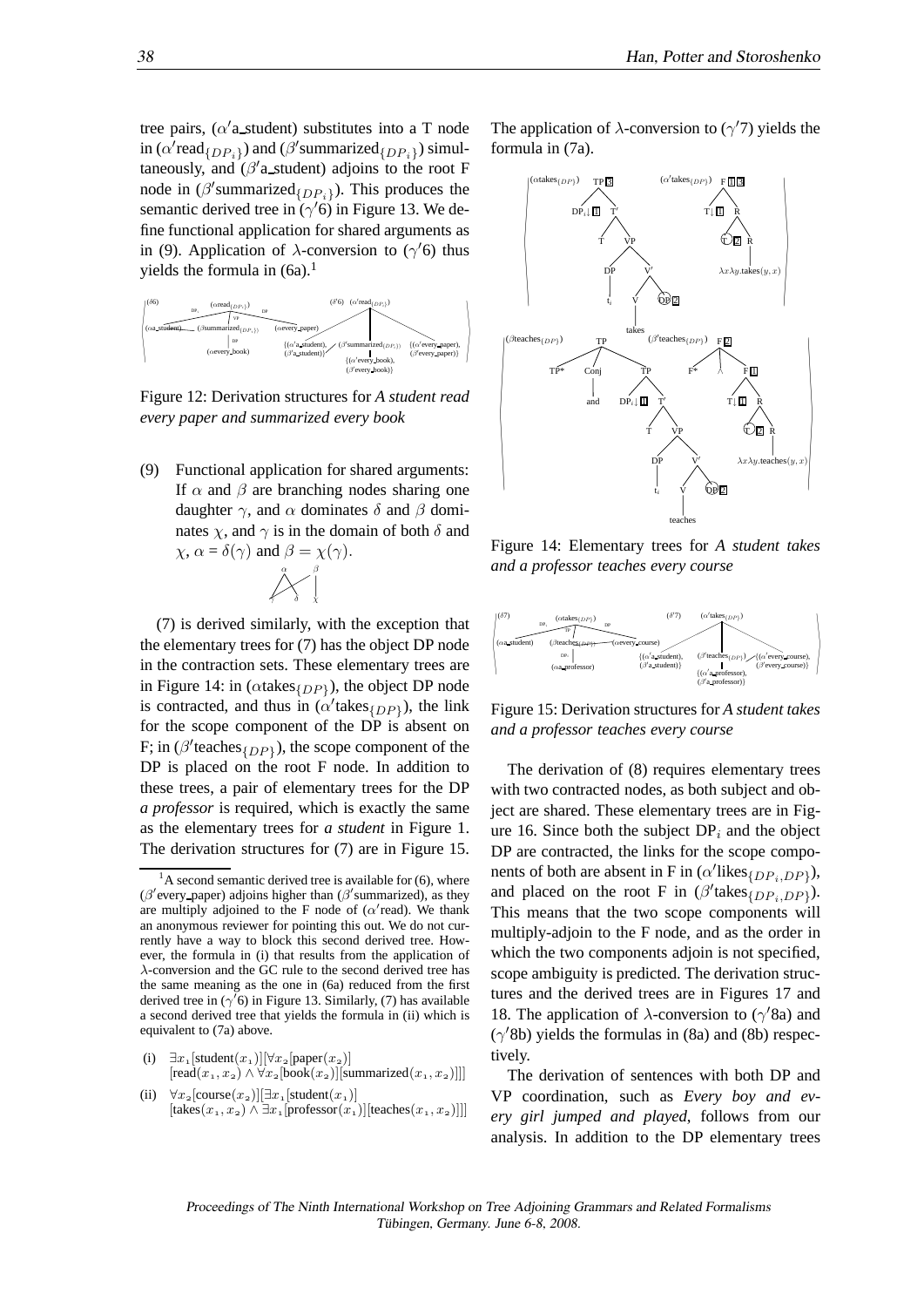

Figure 13: Derived trees for *A student read every paper and summarized every book*



Figure 18: Derived trees for *A student likes and takes every course*



Figure 16: Elementary trees for *A student likes and takes every course*



Figure 17: Derivation structures for *A student likes and takes every course*

( $\beta$ played<sub>{DPi}</sub>), and ( $\beta'$ played<sub>{DPi}</sub>), which are in Figure 4, ( $\alpha$ jumped $\{DP_i\}$ ), ( $\alpha'$ jumped $\{DP_i\}$ ), intransitive variants of the verb elementary trees in Figure 11, are necessary. In syntax, ( $\beta$ and every girl) adjoins to DP in ( $\alpha$ every boy), ( $\beta$ played $_{\{DP_i\}}$ ) adjoins to VP in ( $\alpha$ jumped $_{\{DP_i\}}$ ), and (αevery boy) substitutes simultaneously into ( $\alpha$ jumped $\{DP_i\}$ ) and ( $\beta$ played $\{DP_i\}$ ) at DP<sub>i</sub>. In semantics,  $(\beta'$  and every girl) adjoins to GQ in  $(\beta'$ every\_boy), which adjoins to the root F in  $(\beta'$ played $_{\{DP_i\}})$ , and ( $\alpha'$ every\_boy) substitutes simultaneously into T in  $(\alpha'$ jumped $_{\{DP_i\}})$  and T in  $(\beta'$ played $_{\{DP_i\}})$ , deriving the formula in (10).